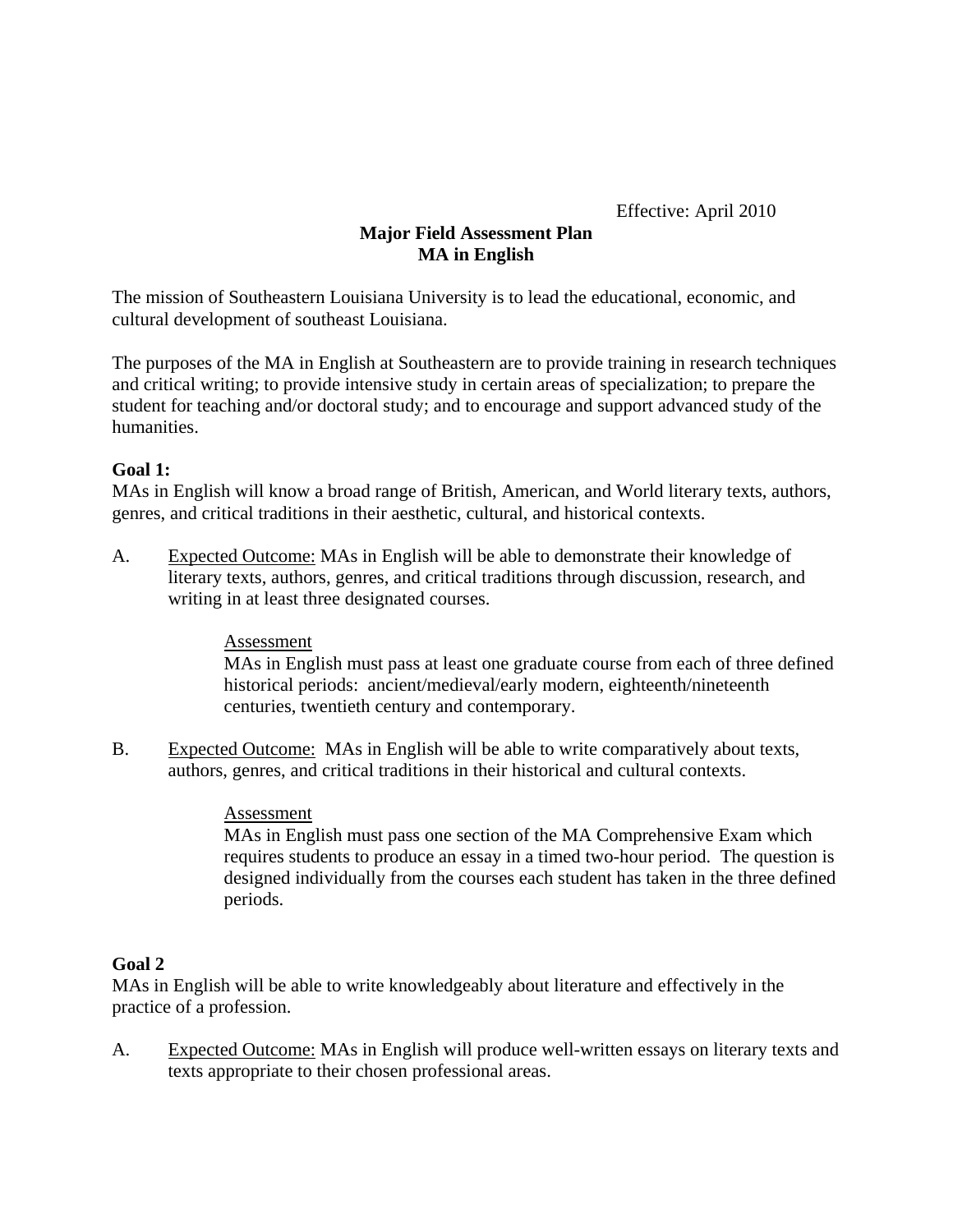### Assessment

- 1. MAs in English must pass a writing-intensive course for one professional area of English; the coursework centers on a series of writing projects oriented toward a specific career track or concentration.
- 2. MAs in English must pass at least 15 hours of graduate coursework at the 600 level, courses which require at least one written project involving research, within a total of 36 hours of graduate coursework.
- 3. MAs in English must pass Part 1 of the MA Comprehensive Exam, consisting of an essay written for a graduate class and revised to a publishable level as judged by a grading committee and director from the graduate faculty. Students completing a thesis may use the successful defense of that thesis to satisfy this requirement.
- 4. MAs in English must pass Part 2 of the MA Comprehensive Exam, consisting of a timed (2 hour) essay on a question that requires student knowledge of a major work, and ten to twelve important critical studies directly related to that work, in one of three areas of English studies: literary studies, language and literacy, or professional writing.
- 5. MAs in English with a concentration in Creative Writing, Language and Literacy, or Professional Writing must successfully write and defend a Master's Thesis; other MA candidates have the option to write and defend a Master's Thesis as part of their program.

## **Goal 3:**

MAs in English will have the conceptual and applied knowledge needed for success in the professional areas they pursue after completing their degree.

A. Expected Outcome: MAs in English will know and demonstrate knowledge of the major theoretical positions, research materials, and methods in one professional area of English.

## Assessment

- **1.** MAs in English must pass a "gateway" course in one professional area of English; this course surveys major theoretical positions, research materials, and methods in that area**;** the coursework includes both short and longer papers that demonstrate appropriate knowledge of bibliographic methods and resources in that area.
- 2. MAs in English must pass Part 2 of the MA Comprehensive Exam, which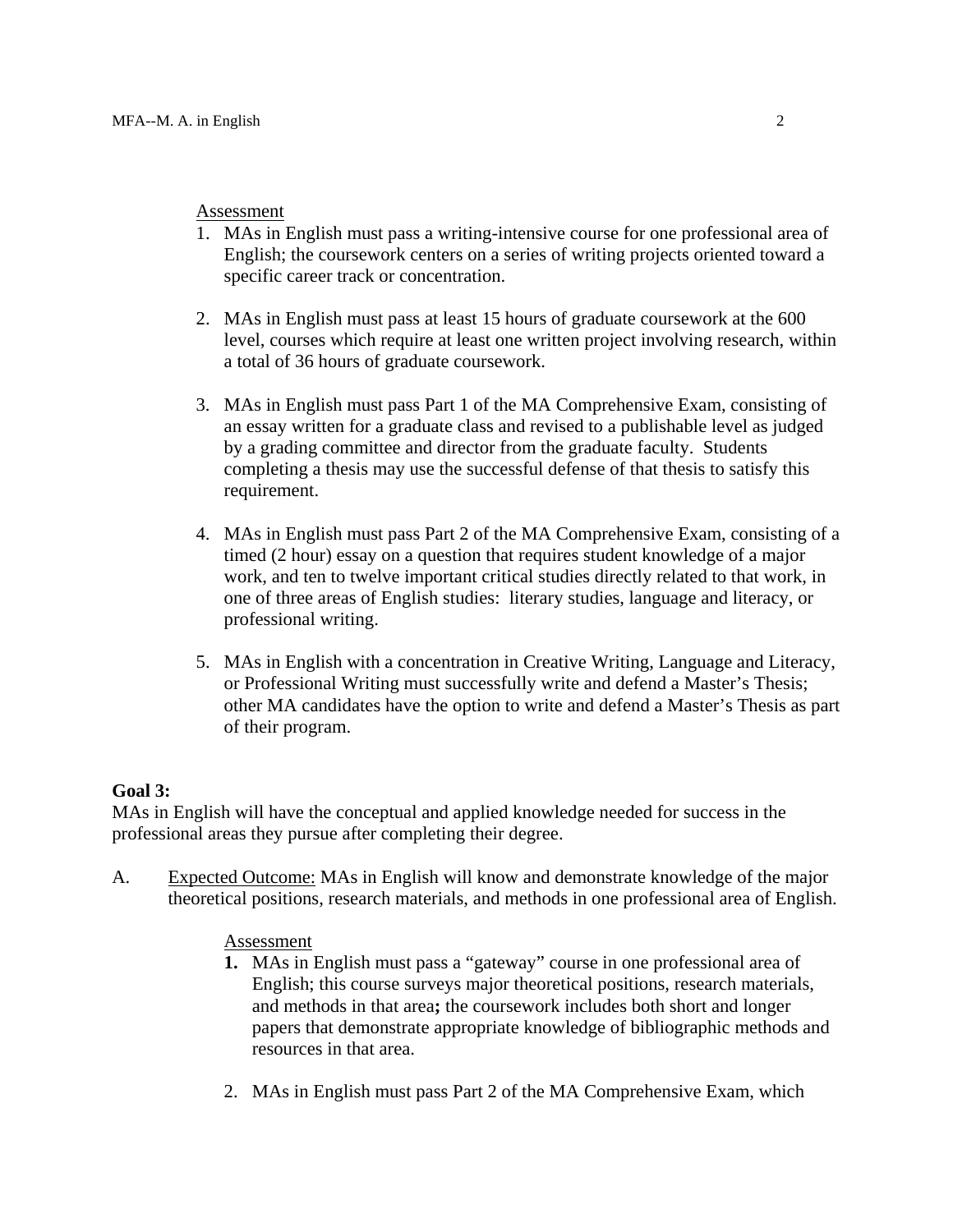requires a 2-hour timed essay in response to a question drawn from a set primary text and list of secondary readings in one of three areas: literary studies, language and literacy, or professional writing.

B. Expected Outcome: MAs in English will gain practical experience in their area preparatory to entering their professions.

### **Assessment**

1. Selected students participate in Internship programs in professional writing (placement in internship position in business or industry), language and literacy (placement in internship position in teaching) or the teaching of college writing (mentor-apprentice program teaching assistantship and teaching fellowship).

2. Selected students participate in graduate assistantships that provide professional experience in tutoring, journal production and publishing, oversight of computer labs, administration, and scholarly research.

C. Expected Outcome: Graduates will find appropriate employment in their areas of concentration.

### Assessment

The Director of Graduate Studies tracks alumnae for 10 years after graduation, including employment information used to assess the number of graduates in jobs directly related to their training in the MA program.

## **Goal 4**

The Graduate Program in English will provide content and methods courses for students seeking Alternative Certification in Education with English as their intended field of teaching specialization, while allowing some students to begin work on an MA in English.

A. Expected Outcome: Graduate Students in English also seeking Alternate Certification in Education will be able to demonstrate their knowledge of literary texts, authors, genres, and critical traditions through discussion, research, and writing.

### Assessment

These students must pass graduate courses in English as determined by individual programs in English designed by a committee consisting of three members of the Graduate Faculty in English led by the Coordinator of Graduate Studies in English.